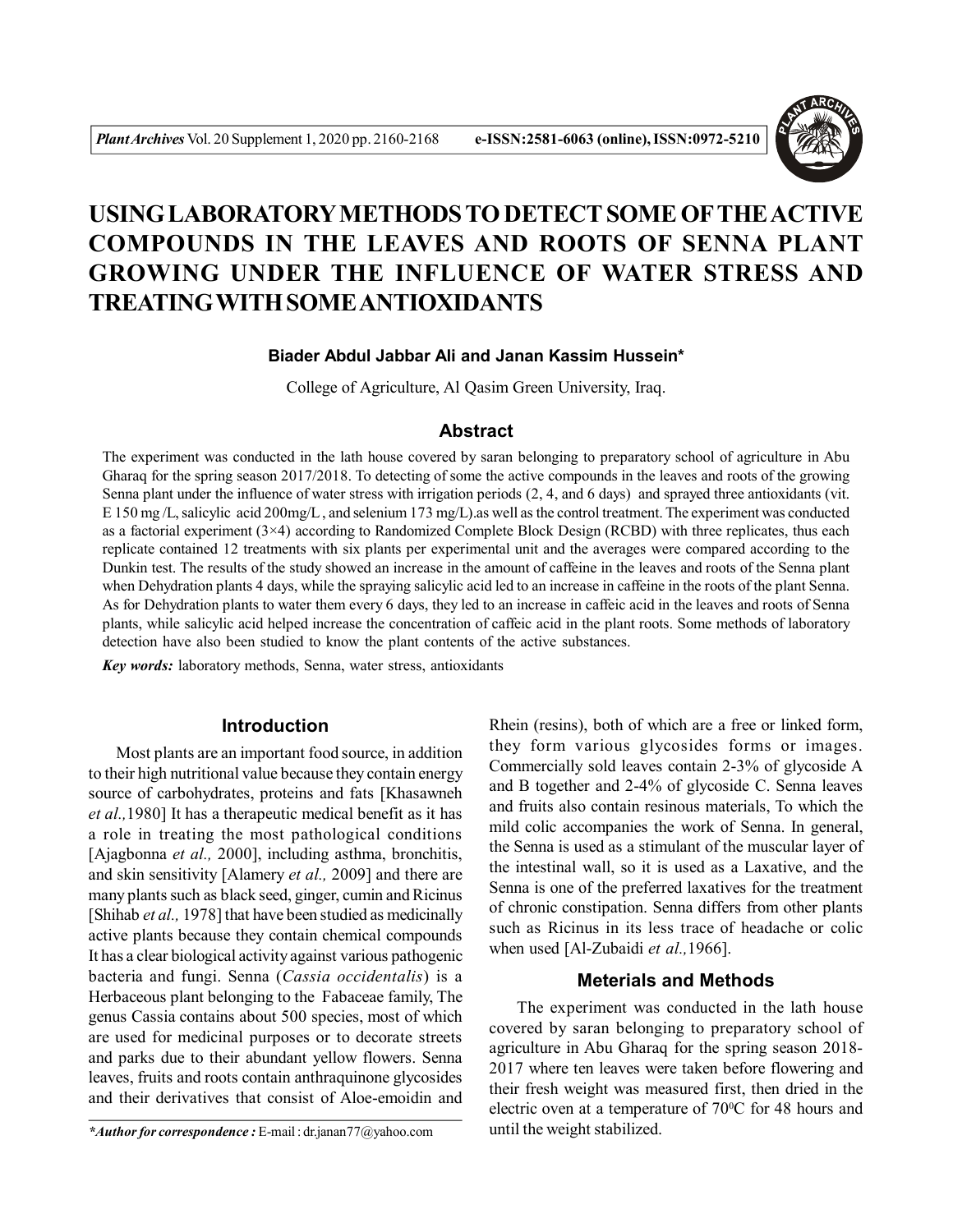**Table 1:** components of the chromotographic separation system.

|              | Component                | <b>Model or</b><br>version | <b>Company</b><br>and origion |
|--------------|--------------------------|----------------------------|-------------------------------|
|              | Binary high pressure     | P6.1L                      | Knuaer,                       |
|              | gradient pump            |                            | Germany                       |
| 2            | Diode array              | DAD2.1L                    | Knuaer.                       |
|              | detector                 |                            | Germany                       |
| $\mathbf{3}$ | Sample loop $(20 \mu l)$ | D1357                      | Knuaer.                       |
|              | and injector             |                            | Germany                       |
| 4            | Analyses and system      | Claritychrom,              | Dataapex,                     |
|              | control software         | V 7.4.2.107                | Czech Republic                |

The separation was achieved on a C18 column with a length of 250 mm and a diameter of 4.6 mm and a size of 5 µm

#### **High-performance liquid Chromatography (HPLC)**

Chromatography is the most important technique in the chemical separation of materials, the most common in different industries and different fields of research. Where the chemical compounds to be separated are dissolved in a solvent, and this mixture is inserted into the carrier phase and depending on the nature of the particles, they interact more or less with the fixed phase in the tube called the chromatography column.

High-performance liquid Chromatography(HPLC) It is a method that mixes what is physical and what is chemical and depends mainly on the difference and diversity in the interactions between the solute, the carrier phase and the stable phase. As a result of these interactions the required separation occurs.

#### **Chromographic system:**

The chromatography is separated by a system consisting of the components described and their specifications in table 1.

#### **Plant extraction preparation**

The aqueous methanol extract of Liquorice was extracted according to method [Shihata.1951] with some modification as follows:

The roots and dry leaves of the Senna plant were milled separately and taken a certain weight from them

**Table 2:** the effect of water stress and some stress resistors on caffeine  $(\mu g.g^{-1})$  in Senna leaves.

|                                                                                     | (A) stress resistors $Mg.L^{-1}$ |         |         |              |                                |  |  |  |  |
|-------------------------------------------------------------------------------------|----------------------------------|---------|---------|--------------|--------------------------------|--|--|--|--|
| Average selenium vitamin E salicylic acid<br><b>Distilled</b><br>water stress $(W)$ |                                  |         |         |              |                                |  |  |  |  |
| (W)                                                                                 | 173(A3)                          | 150(A2) | (A1)200 | water $(A0)$ |                                |  |  |  |  |
| 0.87B                                                                               | 0.97C                            | 0.87CD  | 1.31B   | 0.76CD       | irrigation every two days(W0)  |  |  |  |  |
| 0.76B                                                                               | 0.97C                            | 0.76CD  | 0.68CD  | 0.61D        | irrigation every 4 days $(W1)$ |  |  |  |  |
| 2.20A                                                                               | 1.30B                            | 0.65CD  | 1.42B   | 5.42A        | irrigation every 6 days $(W2)$ |  |  |  |  |
|                                                                                     | 0.59C                            | 0.77C   | 1.14B   | 2.26A        | Average(A)                     |  |  |  |  |

and mixed with the solvent consisting of (20% absolute methanol: 80% distilled water) Mix in an electric mixer for half an hour, filter the resulting solution with filter paper, and put the filter in a 50<sup>0</sup>C electric oven for 24 hours to obtain the dry extract. Keep in a dark bottle at 4<sup>0</sup>C until use.



**Fig. 1:** diagram for measuring caffeine in the HPLC.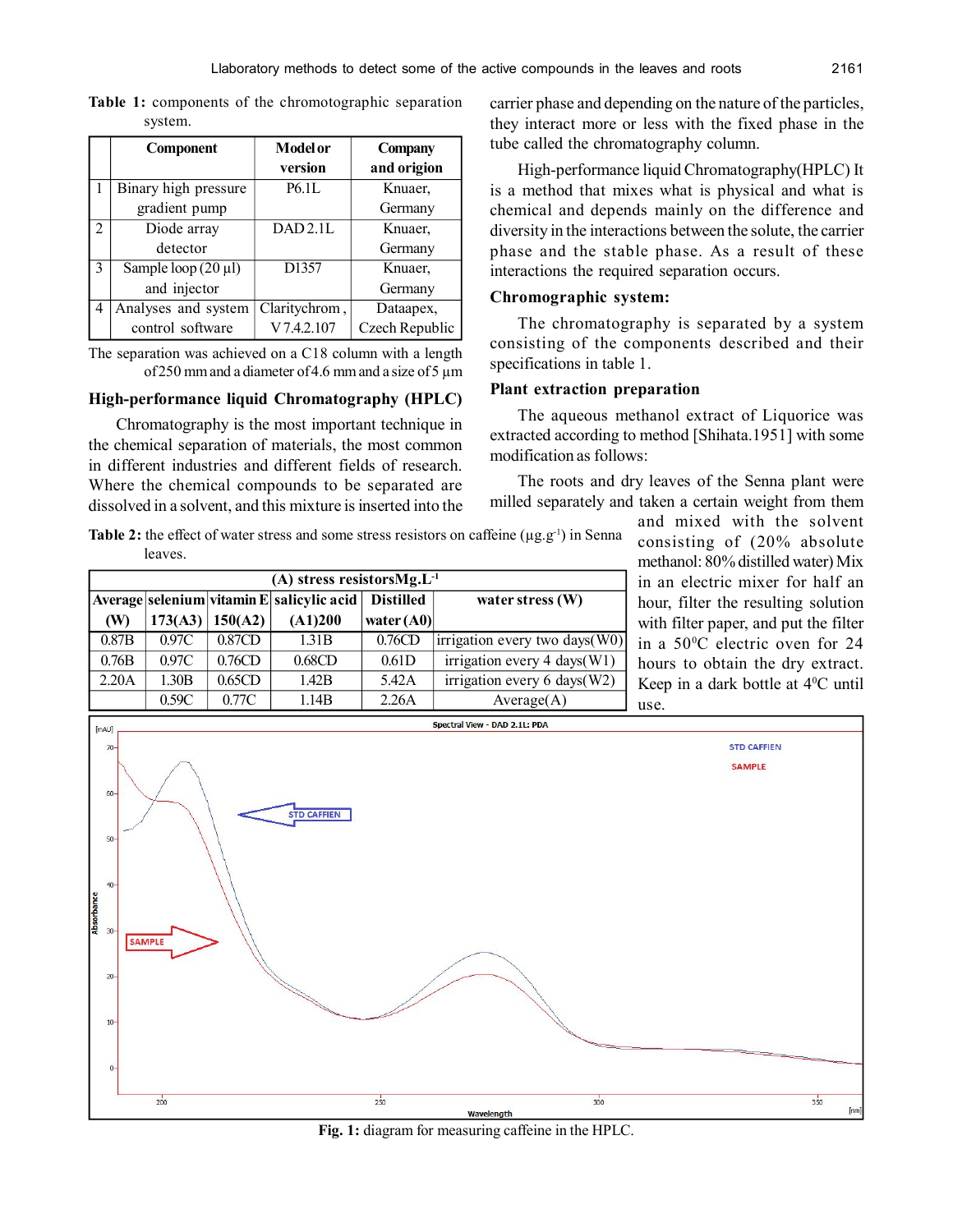**Table 3:** The effect of water stress and some stress resistors on caffeine  $(\mu g.g^{-1})$  in the roots of the Senna plant.

|       | Stress resistors(A) $Mg.L^{-1}$ |                                           |                    |              |                                |  |  |  |  |
|-------|---------------------------------|-------------------------------------------|--------------------|--------------|--------------------------------|--|--|--|--|
|       |                                 | Average selenium vitamin E salicylic acid | water stress $(W)$ |              |                                |  |  |  |  |
| (W)   | 173(A3)                         | 150(A2)                                   | (A1)200            | water $(A0)$ |                                |  |  |  |  |
| 0.77C | 0.63F                           | 0.24H                                     | 1.75B              | 0.48G        | irrigation every two days(W0)  |  |  |  |  |
| 0.97A | 0.68F                           | 0.26H                                     | 2.71A              | 0.23H        | irrigation every 4 days $(W1)$ |  |  |  |  |
| 0.82B | 1.11C                           | 1.02D                                     | 0.79E              | 0.34H        | irrigation every 6 days(W2)    |  |  |  |  |
|       | 0.81B                           | 0.51C                                     | 1.75A              | 0.35D        | Average(A)                     |  |  |  |  |

Table 4: The effect of water stress and some stress resistors on caffeine acid (ig .g<sup>-1</sup>) in the leaves of Senna plant

|       | Stress resistors (A) $Mg.L^{-1}$ |         |                                           |                  |                                |  |  |  |  |
|-------|----------------------------------|---------|-------------------------------------------|------------------|--------------------------------|--|--|--|--|
|       |                                  |         | Average selenium vitamin E salicylic acid | <b>Distilled</b> | water stress $(W)$             |  |  |  |  |
| (W)   | 173(A3)                          | 150(A2) | (A1)200                                   | water $(A0)$     |                                |  |  |  |  |
| 6.94B | $1.62$ GH                        | 3.44F   | 4.85E                                     | 17.86A           | irrigation every two days(W0)  |  |  |  |  |
| 3.07C | 1.03H                            | 2.15G   | 5.09D                                     | 4.03E            | irrigation every 4 days $(W1)$ |  |  |  |  |
| 7.14A | 4.64E                            | 7.06C   | 5.79D                                     | 11.08B           | irrigation every 6 days $(W2)$ |  |  |  |  |
|       | 2.43D                            | 4.22C   | 5.24B                                     | 10.99A           | Average(A)                     |  |  |  |  |

Table 5: The effect of water stress and some stress resistors on caffeine acid ( $\mu$ g.g<sup>-1</sup>) in the roots of the Senna plant.

|                   | Stress resistors (A) $Mg.L^{-1}$ |                                           |                  |                    |                                |  |  |  |  |
|-------------------|----------------------------------|-------------------------------------------|------------------|--------------------|--------------------------------|--|--|--|--|
|                   |                                  | Average selenium vitamin E salicylic acid | <b>Distilled</b> | water stress $(W)$ |                                |  |  |  |  |
| (W)               | 173(A3)                          | 150(A2)                                   | (A1)200          | water $(A0)$       |                                |  |  |  |  |
| 5.57B             | 3.42E                            | 0.60G                                     | 16.82A           | 1.42F              | irrigation every two days(W0)  |  |  |  |  |
| 5.16 <sub>B</sub> | 141F                             | 5.29D                                     | 10.98C           | 2.98EF             | irrigation every 4 days $(W1)$ |  |  |  |  |
| 7.74A             | 6.17D                            | 10.66C                                    | 12.33B           | 1.81               | irrigation every 6 days(W2)    |  |  |  |  |
|                   | 3.67C                            | 5.51 <sub>B</sub>                         | 13.38A           | 2.07D              | Average(A)                     |  |  |  |  |

# **Characterization of the plant extract using thin layer chromatography(TLN)**

The plant extract was described using a mixture of different organic solvents with different volumetric ratios. To obtain the best results, several different systems of organic solvents were tried and the best of these systems are:

- 1- Chloroform: ethyl acetate.  $(20:80 \, (v / v))$
- 2- Methanol: Ethyl acetate: distilled water.  $(20:60:20 \text{ v}/\text{v})$ v).
- 3- Chloroform: hexane: absolute ethanol.  $(1: 1: 1 \text{ v} / \text{ v} / \text{ v})$ .

Activated the Silica Gel sheets (Class TLC with 0.25mm,  $20 \times$ 20cm, Albet, Germany) by placing them in the oven at 105<sup>o</sup>C for one hour and then placing approximately (100, 150, 200, 250) lµ about 2cm from the base from the Neighbour Footings and left to dry and then conducted a light examination WV 345 UV and UV



**Fig. 2:** Diagram for measuring caffeic acid in the HPLC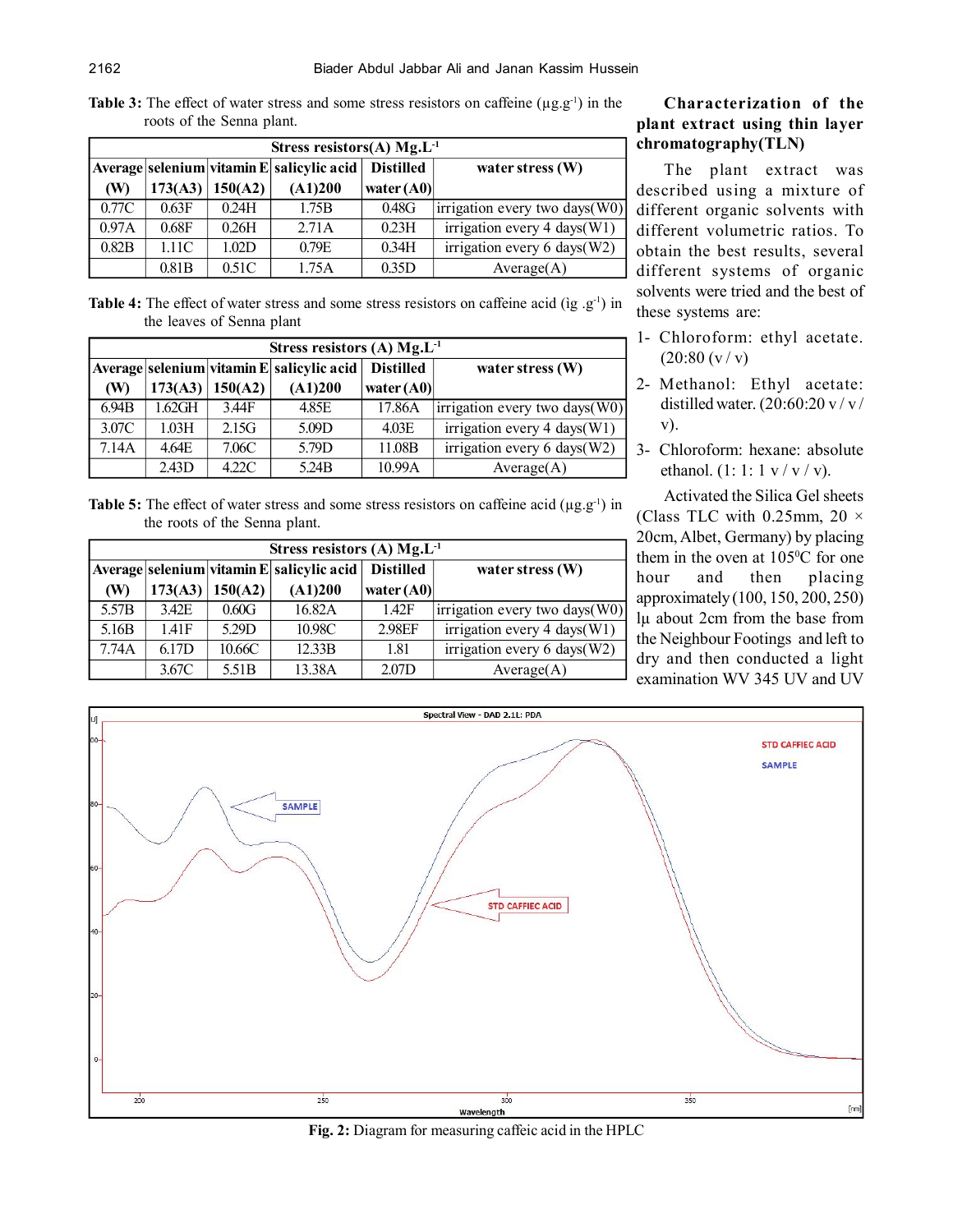radiation, as the Rf Retardation Factor is defined for the constituent beams in addition to the number and colour of those beams [Vekiari *et al.,* 1993].

Rf = *The dis ce that phasewas passed through Thedis cethat bundlewas passed through* tan tan

# **Methods of detection of some phytosanitary compounds (qualitative disclosures)**

#### **Detection of Alkaloid**

Mix 10 mg of vegetable extract with 50 ml of distilled acidified water with 4% HCL and put in a boiling water bath for 10 minutes, filter the resulting solution and then mix 0.5 ml of the filtrate with: The Mayer reagent indicates the appearance of a white precipitate on the positivity of the detection. Wackner Detector, The appearance of a brown precipitator indicates the positivity of detection.

#### **Detection of glycosides**

Mix 1ml of vegetable extract with 500 lµ of Benedict reagent and put in a boiling water bath for 10 minutes as the appearance of a red precipitate indicates a positive

detection [23].

#### **Detection of Tannines**

Adding a solution of lead acetate 1% to 5 ml of the plant extract, as the appearance of a gel precipitate indicates a positive detection [Veerachari and Bopaiah. 2012].

#### **Detection of Saponin**

Exposed by:

- 1. Shake a container of 5 ml of vegetable extract, as the appearance of foam indicates the positive of detection.
- 2. Add 3 ml of mercuric chloride 1% to 5ml of plant extract as the appearance of a white precipitate indicates positive detection [Veerachari and Bopaiah.2012].

#### **Detection of phenols**

A filter paper was moistened with vegetable extract and drops of ferric chloride were added, as the appearance of a bluish-green color indicates a positive detection [Indian herbal pharmacopeias. 1998].

# **Detection of Flavonoids**

Two equal sizes of solutions were mixed below, as the appearance of a yellow color indicates a positive detection.

1. Mix 10 ml of plant extract with 5ml of 95% ethanol and filter the solution.

2. Mix 10ml of 50% ethanol with 50% KOH [Khasawneh *et al.,* 1980].

#### **Detection of coumarin: Detection of Coumarins**

The filter paper covered with NaOH was covered with a 5ml container of vegetable extract and placed in a water bath at  $100^{\circ}$ C for 10 minutes, then the filter paper was exposed to the UV source, the appearance of yellow color indicates the positive of detection [Harbone,1984].

**Detection of Resins**

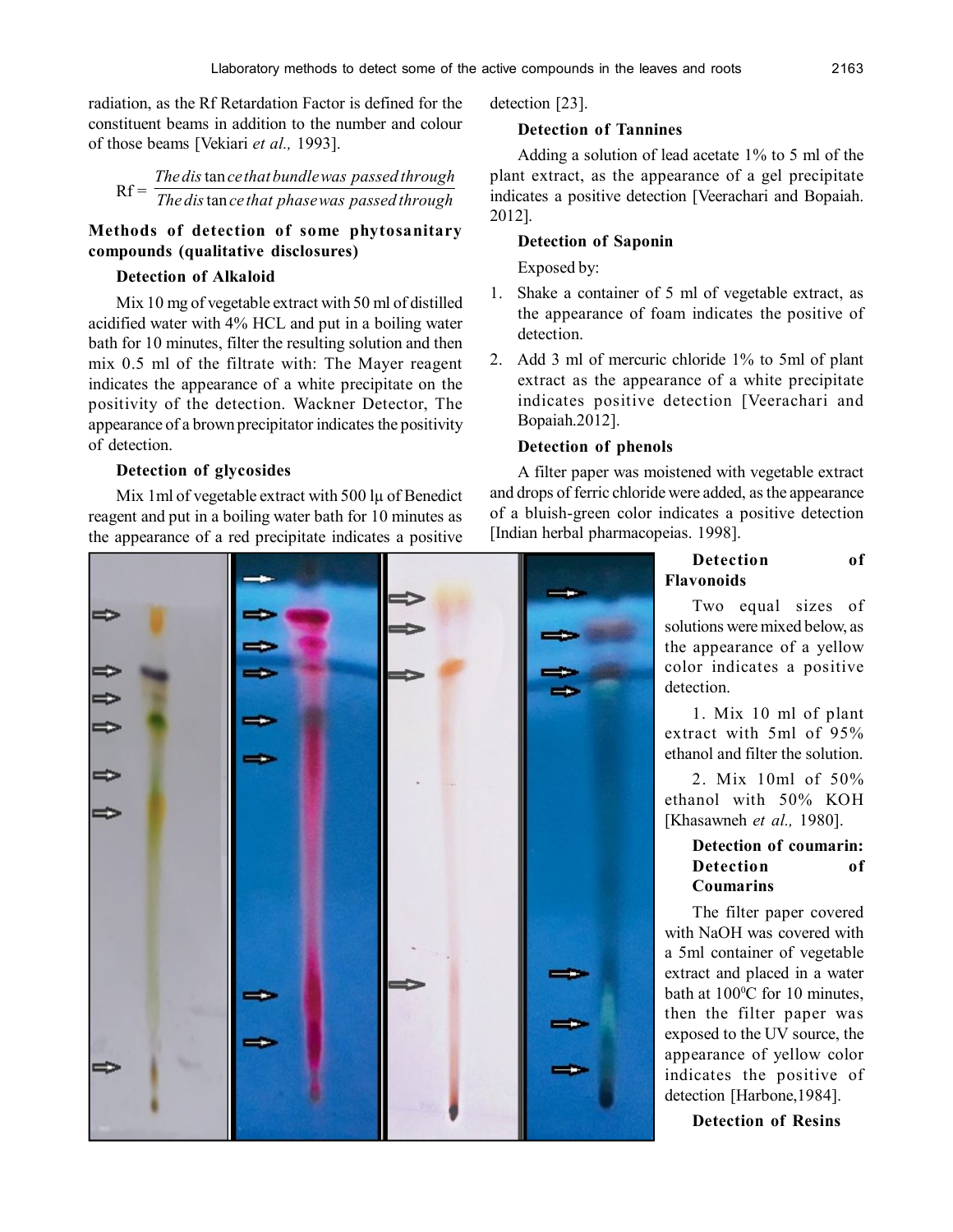**Table 6:** Characterization of the bundles formed on the TLC leaves of the aqueous extract of the Senna leaf using the organic solvent (chloroform: ethyl acetate) (80: 20V / V).

| <b>Extract for the leaf</b> |                   |             |                |  |  |  |  |  |
|-----------------------------|-------------------|-------------|----------------|--|--|--|--|--|
| Number of                   | bundle properties |             |                |  |  |  |  |  |
| <b>bundles</b>              |                   | examination |                |  |  |  |  |  |
|                             | Rf value          | color       | <b>Visible</b> |  |  |  |  |  |
|                             | 0.08              | Dark brown  | light          |  |  |  |  |  |
|                             | 0.48              | yellow      | examination    |  |  |  |  |  |
|                             | 0.63              | light green |                |  |  |  |  |  |
|                             | 0.67              | dark green  |                |  |  |  |  |  |
|                             | 0.70              | green       |                |  |  |  |  |  |
|                             | 0.72              | Purple      |                |  |  |  |  |  |
|                             | 0.81              | orange      |                |  |  |  |  |  |
| 8                           | 0.15              | dark pink   | Ultraviolet    |  |  |  |  |  |
|                             | 0.21              | dark pink   | examination    |  |  |  |  |  |
|                             | 0.27              | dark pink   |                |  |  |  |  |  |
|                             | 0.36              | Gray        |                |  |  |  |  |  |
|                             | 0.77              | light pink  |                |  |  |  |  |  |
|                             | 0.87              | light pink  |                |  |  |  |  |  |
|                             | 0.94              | dark pink   |                |  |  |  |  |  |
|                             | 0.96              | Dark gray   |                |  |  |  |  |  |

Mix 50 ml of 95% ethanol with 10 mg of vegetable extract and put in a water bath at  $50^{\circ}$ C for 10 minutes, filter the solution and add to it 100ml of distilled acid with HCL 4%. The appearance of turbidity is evidence of positive detection [Veerachari and Bopaiah, 2012].

#### **Detection of Volatile Oil**

Volatile oils were detected according to [Jaffer *et al.,* 1983]. The filter paper saturated with the vegetable extract was shown to ultraviolet light. The bright pink color indicates the positive of the detection.

#### **Detection of steroid and Terpenes**

Mix 1mg of the extract 2 ml of chloroform and a drop of snowy acetic acid, then add a drop of  $H_2SO_4$  acid. The appearance of lead color indicates that the extract contains turbines and the emergence of a blue color for the mixture later evidence of the presence of steroids [Al-Shami.1982].

## **Results**

## **Caffeine estimating :**

#### **Estimating of caffeine in Senna leaves (µg.g-1)**

1 .

The results in Table 2 show that there was a significant



**Fig. 4:** shows the characterization of the aqueous methanol extract of the Senna plant on TLC sheets using an organic solvent (distilled water: chloroform: methanol)  $(60:20:20V/V/V)$ .

difference between irrigation periods on the concentration of caffeine in the leaves where The irrigation every 6 days was distinguished an increase in the percentage of caffeine in the leaves amounted to  $2.20 \mu$ g.g<sup>-1</sup> and spraying was excelled by different experiment factors in the presence of significant differences in the percentage of caffeine in the leaves where they were distinguished The control treatment with the highest caffeine content in the leaves amounted to  $2.26 \mu$ g.g<sup>-1</sup> compared to the lowest caffeine in the leaves when sprayed with selenium and vitamin E amounted to  $0.59$  and  $0.77 \mu$ g.g<sup>-1</sup>, As for the water stress experience interaction factors, the W2A0 interaction treatment was excelled by giving it the highest the percentage of caffeine in the leaves amounted to 5.42  $\mu$ g.g<sup>-1</sup>, compared to the lowest percentage of caffeine in the papers at the treatment W1A0 of 0.61  $\mu$ g.g-

> **Estimating of caffeine in the roots of Senna (µg.g-1)**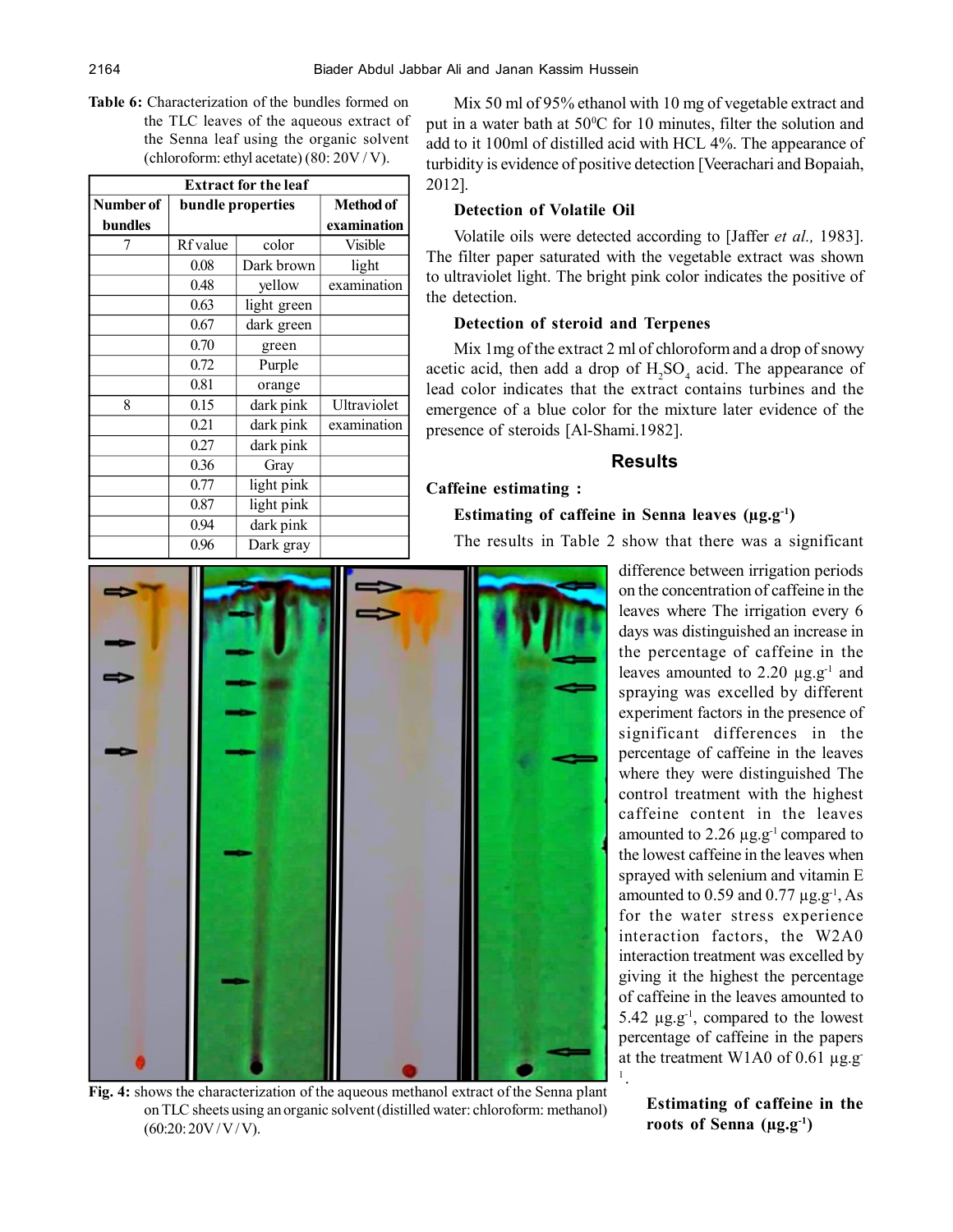Table 7: Characterization of the bundles formed on Table TLC root of the aqueous extract of the root of the Senna plant using an organic solvent (chloroform: ethyl acetate) (80: 20V / V).

 **Extract for the root**

| <b>Table 8:</b> Characterization of the bundles formed on |
|-----------------------------------------------------------|
| the TLC leaf of the aqueous extract of the                |
| Senna leaf plant using an organic solvent                 |
| (distilled water: chloroform: methanol) $(60:20)$ :       |
| $20V/V/V$ ).                                              |
|                                                           |

| Number of      |          | bundle properties | <b>Method of</b> |           | <b>Extract for the leaf</b> |              |                  |
|----------------|----------|-------------------|------------------|-----------|-----------------------------|--------------|------------------|
| <b>bundles</b> |          |                   | examination      | Number of | bundle properties           |              | <b>Method of</b> |
| 4              | Rf value | color             | Visible          | bundles   |                             |              | examination      |
|                | 0.16     | light brown       | light            | 4         | <b>Rf</b> value             | color        | <b>Visible</b>   |
|                | 0.63     | orange            | examination      |           | 0.70                        | Light yellow | light            |
|                | 0.66     | violate           |                  |           | 0.82                        | dark yellow  | examination      |
|                | 0.74     | Light yellow      |                  |           | 0.89                        | yellow       |                  |
| 9              | 0.15     | blue              | Ultraviolet      |           | 0.94                        | brouwn       |                  |
|                | 0.21     | white             | examination      | 8         | 0.07                        | light black  | Ultraviolet      |
|                | 0.27     | blue              |                  |           | 0.11                        | light black  | examination      |
|                | 0.36     | white             |                  |           | 0.32                        | blue         |                  |
|                | 0.77     | black             |                  |           | 0.67                        | black        |                  |
|                | 0.87     | blue              |                  |           | 0.75                        | dark black   |                  |
|                | 0.94     | blue              |                  |           | 0.80                        | black        |                  |
|                | 0.95     | white             |                  |           | 0.84                        | dark black   |                  |
|                | 0.98     | blue              |                  |           | 0.90                        | dark blac    |                  |

The results in Table 3 show a significant d ifference b e t w e e n irrigation periods on the concentration of caffeine in the roots, as irrigation every 4 days, was excelled an increase in the percentage of caffeine in the roots amounted to  $0.97 \ \mu g.g^{-1}$ compared to the l o w e s t percentage of

**Table 9:** Characterization of the bundles formed on the TLC root of the aqueous extract of the root of the Senna plant using an organic solvent (distilled water: chloroform: methanol) (60:20: 20V / V / V).

| <b>Extract for the root</b> |                     |                  |               |  |  |  |  |
|-----------------------------|---------------------|------------------|---------------|--|--|--|--|
| Number of                   | bundle properties   | <b>Method of</b> |               |  |  |  |  |
| <b>bundles</b>              |                     |                  | examination   |  |  |  |  |
| 2                           | Rf value            | color            | Visible light |  |  |  |  |
|                             | 0.91                | Light orange     | examination   |  |  |  |  |
|                             | 0.97<br>light brown |                  |               |  |  |  |  |
| 5                           | 0.08                | light black      | Ultraviolet   |  |  |  |  |
|                             | 0.75                | blue             | examination   |  |  |  |  |
|                             | 0.83                | Gray             |               |  |  |  |  |
|                             | 0.89                | light brown      |               |  |  |  |  |
|                             | 1.00                | light black      |               |  |  |  |  |

caffeine when irrigation every 2 days amounted to  $0.77 \mu g.g^{-1}$ , Spraying with different experiment factors was significantly excelled in the percentage of caffeine in the roots, where spraying with salicylic acid was excelled which gave the highest percentage of caffeine in the roots amounted to  $1.75 \mu$ g.g<sup>-1</sup>compared to the lowest percentage of caffeine in the roots when the control treatment amounted to  $0.35 \mu$ g.g<sup>-1</sup>. As for the water stress experiment factors interaction, the W1A1 interaction treatment was excelled by giving it the highest percentage of caffeine in the roots amounted to 2.71  $\mu$ g.g<sup>-1</sup> compared to the lowest caffeine in the roots at the treatment W0A2 at  $0.24 \mu$ g.g<sup>-1</sup>.

# **Estimating of caffeic acid**

**Estimating of caffeic acid in Senna leaves**  $(\mu g.g^{-1})$ 

The results in Table 4 show that there was a significant

Table 10: results of qualitative analysis disclosure of Senna leaves and roots

| The material that     | The test                              | The results             | The extract test results |         |
|-----------------------|---------------------------------------|-------------------------|--------------------------|---------|
| requires to disclosed | used                                  | of test                 | leaves                   | roots   |
| Alakaloids            | Wagner                                | Brown precipitate       | $^{++}$                  | $^{++}$ |
| Essential oil         | Uv light                              | Orange Color            | $^{+}$                   | $^{+}$  |
| Phenols compund       | Ferric chloride                       | <b>Yellow Color</b>     | $^{++}$                  | $^{+}$  |
| Glycosides            | Benedict                              | Red precipitate         | $^{++}$                  | $^{+}$  |
| Flavonoids            | Ethanol $(50\%)$ + KOH $(50\%)$ (1:1) | Yellow Color            | $^{+}$                   | $^{+}$  |
| Saponins              | Shaken                                | Formation of foam       | $^{++}$                  | $++$    |
| Terpenes              | Chloroform + acetic acid + $H2SO4$    | <b>Blue Color</b>       | $^{+}$                   | $^{+}$  |
| Coumarins             | Uv light                              | Bright pink Color       | $^{+}$                   | $^{+}$  |
| Tannines              | Lead acetate 1%                       | White Gelatinous pellet | $+$                      | $^{+}$  |
| Resin                 | HC14%                                 | Turbidity               | $^{+}$                   | $+$     |
| steroids              | Chloroform + acetic acid + $H2SO4$    | gray color              |                          |         |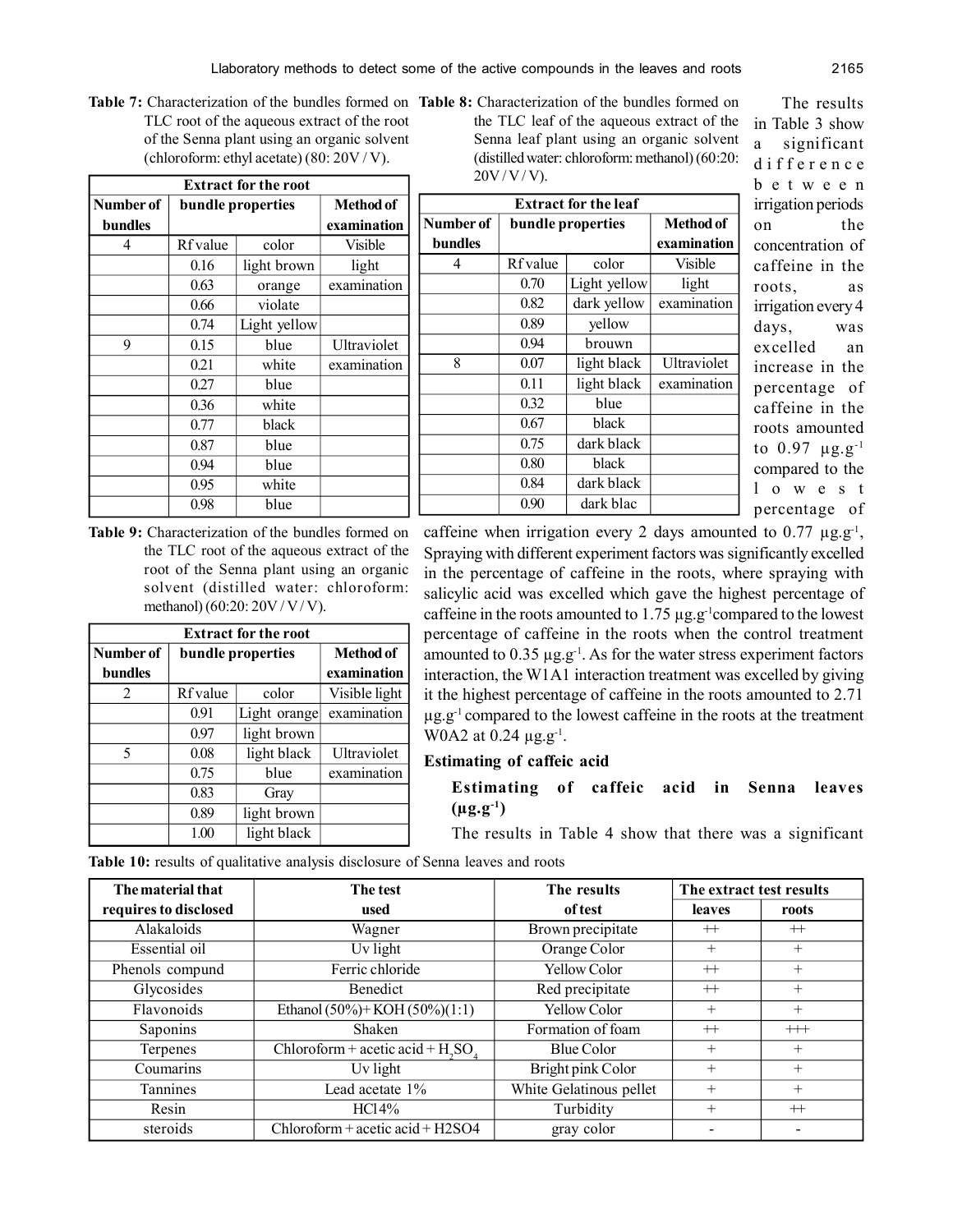

**Fig. 5:** detection of flavones



**Fig. 6:** The material that requires to disclosed

difference between irrigation periods on the concentration of caffeic acid in the Senna leaves, where irrigation every 6 days was excelled an increase in the percentage of caffeic acid in the leaves amounted to 7.14  $\mu$ g.g<sup>-1</sup> respectively, Spraying with different experiment factors was excelled, in that there were significant differences for the percentage of caffeic acid in the roots, where the control treatment was excelled by the highest percentage of caffeic acid in the leaves amounted to 10.99  $\mu$ g.g<sup>-1</sup>. Compared to the lowest percentage of caffeine in the roots when treating selenium spray amounted to 2.43 µg.g-<sup>1</sup>. while the water stress experiment factors, the interaction treatment W0A0 was excelled by giving it the highest percentage of caffeic acid in the leaves amounted to 17.86 µg.g<sup>-1</sup>, compared to the lowest caffeine percentage in the leaves at the treatments W0A3 and W1A3 amounted to 1.62 and 1.03  $\mu$ g.g<sup>-1</sup>, respectively.

**Estimating of caffeic acid in the roots of Senna**  $(\mu g. g^{-1})$ 

The results in table 5 show a significant difference between irrigation periods on the concentration of caffeic acid in the roots, where irrigation every 6 days was excelled an increase in the percentage of caffeic acid in the roots amounted to 7.74 µg.g**-1** compared to the lowest percentage of caffeic acid when irrigation every 2 days and every 4 days amounted to 5.57 and 5 .16 µg.g**-1** , respectively, Spraying by different experiment factors, that there were significant differences for the percentage of caffeic acid in the roots, where Spraying by salicylic acid was excelled which gave the highest percentage of caffeic acid in the roots amounted to 13.38 µg.g**-1**. As for the water stress experiment interaction, the treatment W0A1 was excelled by giving it the highest percentage of caffeic acid in the roots amounted to  $16.82 \mu g.g^{-1}$ , compared to the lowest percentage of caffeine in the roots when treatment W0A2 amounted to 0.60 µg.g**-1** .

## **Characterization of the Senna plant extract using thin layer chromatography (TLN)**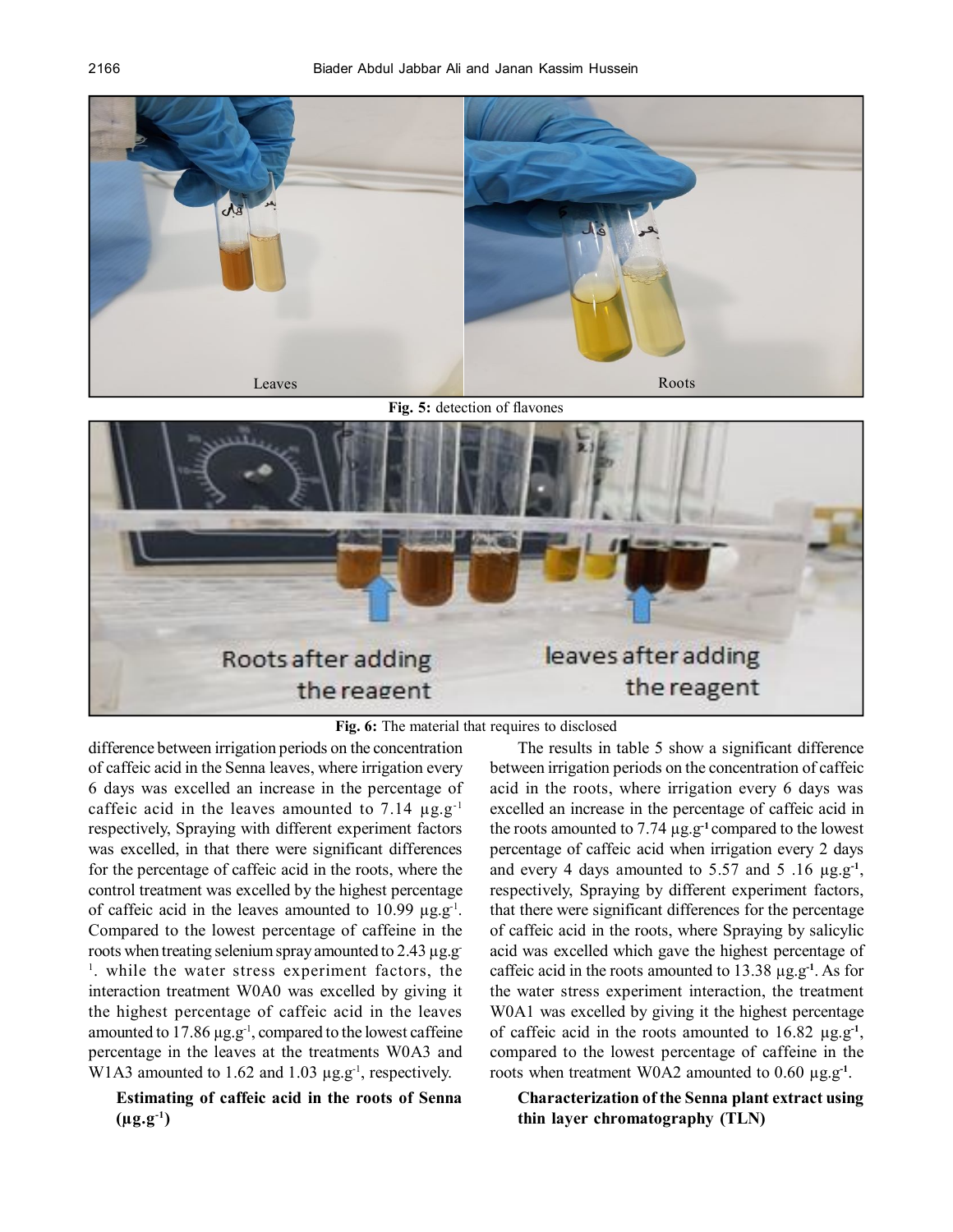

**Fig. 7:** detection of soaps

Fig. 3, 4 show the results of migrating the aqueous extract of the Senna plant on the thin layer plates when examining with visible light and ultraviolet rays. Tables (6, 7, 8, 9) show the characteristics of the beams, their number and the handicap factor Rf for each of them. Where it was observed when using the organic solvent (chloroform: ethyl acetate) (80: 20V / V), the visual light examination showed 7 paper bundles and 4 roots. The value of the handicap Rf ranged between (0.8 - 0.81) and (0.16 - 0.74), respectively.When examining the ultraviolet, 8 paper bundles and 9 root bundles appeared, the values of the handicap Rf ranged between (0.15 - 0.96) (0.15 -0.98), respectively.

As for the organic solvent (distilled water: chloroform:



**Fig. 8:** detection of alkaloids (Wackner reagent)



**Fig. 9:** detection of resins

methanol) (60:20:  $20V / V / V$ ), visible light showed 4 paper bundles and 2 roots. The value of Rf ranged between (0.70-0.94) (0.91-0.97), respectively and 8 paper bundles And 5 for the root when examining ultraviolet radiation was the value of Rf between (0.07-0.9) (0.08- 1.0), respectively

(1/3) Visual examination

(2/4) UV examination

The arrows indicate the locations of the bundle Figure (4) shows the characterization of the aqueous methanol extract of the Senna plant on TLC leaf using an organic solvent (distilled water: chloroform: methanol) (60:20: 20V / V / V)

(1/3) Visual examination

(2/4) UV examination

The arrows indicate the locations of the bundle

## **Qualitative tests related to aqueous methanol extract of Senna leaves and roots:**

After performing a set of qualitative tests on the aqueous extract of each of the leaves and roots of the Senna plant, it was found that they consist of several different chemical compounds as shown in Table 10.

#### **Discussion**

The results of the migration of the aqueous methanolic extract of the leaves and roots of Senna using different systems of organic solvents and with different volumetric ratios show a relatively difference in the number of bundles and in the values of Rf, which indicates that the extract consists of a number of different polar chemical compounds where it was proven [Sato, 1990 ; Diogo *et al.,* 2007] Different parts of the plant contain different chemical groups that include alkaloids, anthocyanides,